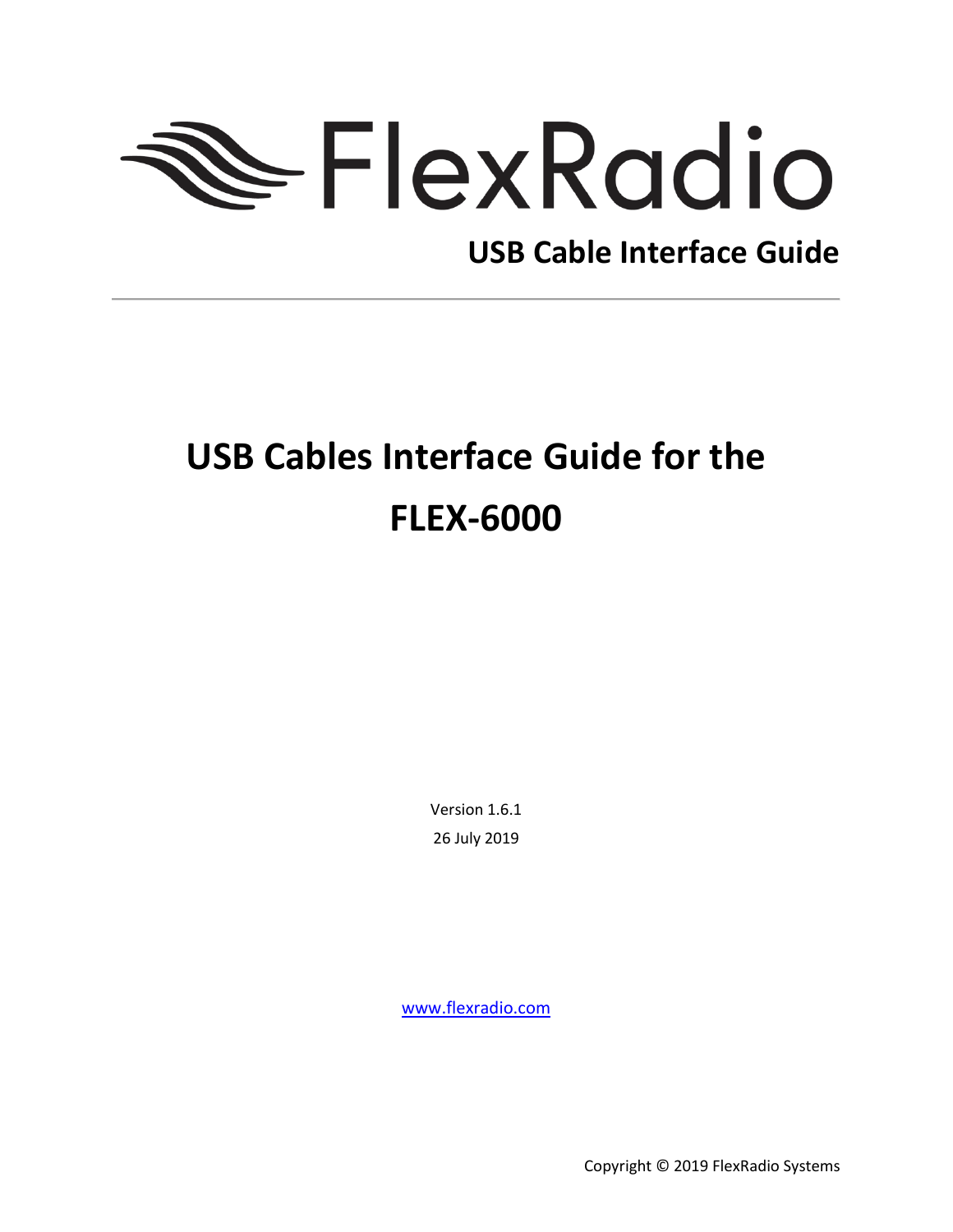#### **Contents**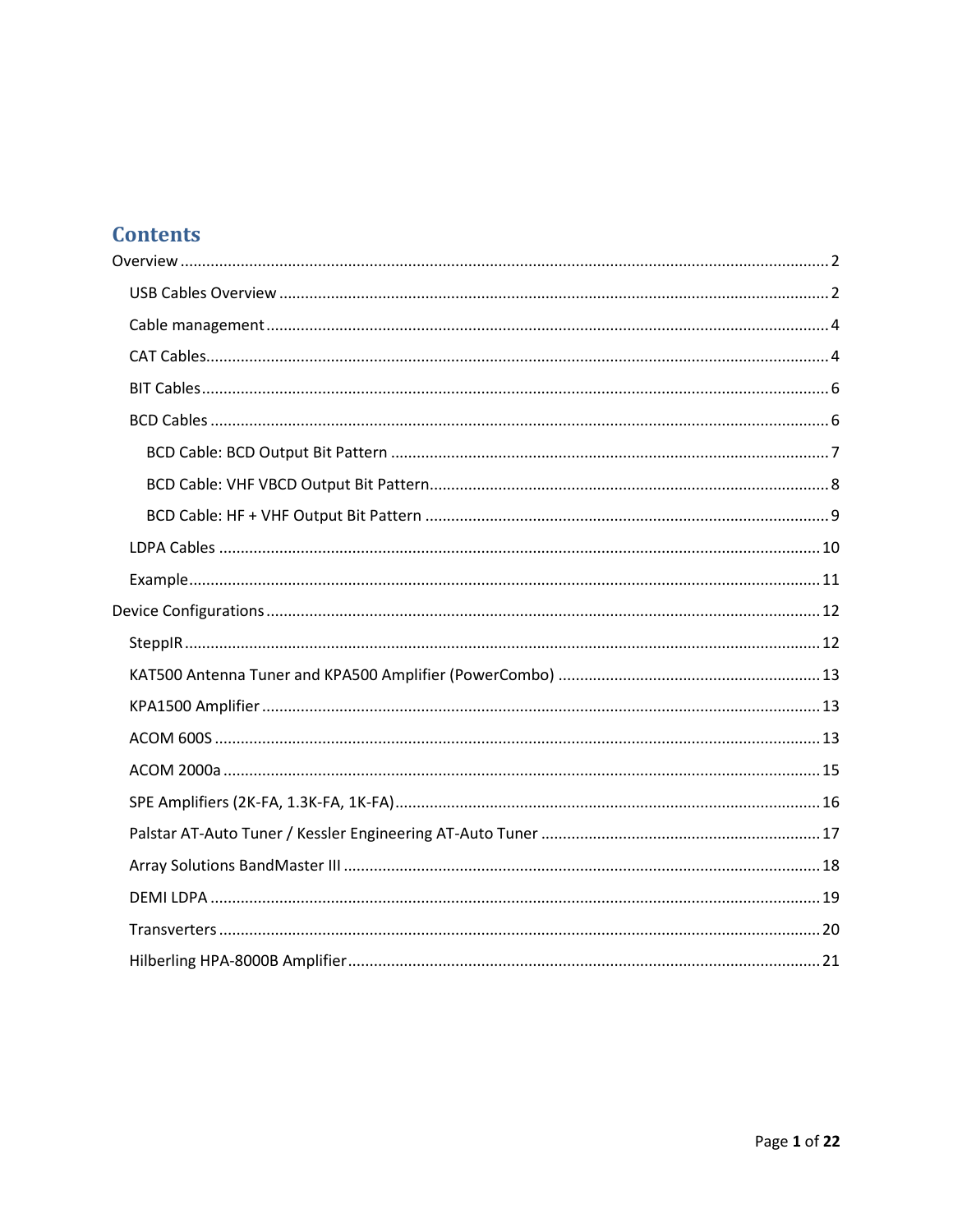#### <span id="page-2-0"></span>**Overview**

#### <span id="page-2-1"></span>**USB Cables Overview**

The USB Cables feature provides a means to control external devices such as amplifiers, antenna controllers, and tuners via USB to Serial cables connected to the USB ports on the back panel of the radio. Signals generated by SmartSDR appear on the cable are in a form acceptable to the external device. The two USB ports of the radio can be used, and a powered USB hub can be used if more than two cables are needed.

This feature is limited to genuine FTDI USB to Serial cables which contain embedded circuitry that translates the USB signals and protocol to one of several serial port protocols. In some cases, data flow is bidirectional with a wide selection of speeds and signaling levels.

FlexRadio carries two FTDI cables that can be used to interface with many devices:

● FTDI USB to Serial Cable DB9M (UT232R-200). This is referred to as "FTDI USB to Serial Cable" in the remainder of this document. For most configurations, only Pins 2, 3, and 5 will be required.

| <b>DB9M Pin No.</b> | <b>Name</b>   |
|---------------------|---------------|
| 1                   | DCD           |
| 2                   | <b>RXDATA</b> |
| 3                   | <b>TXDATA</b> |
| 4                   | DTR           |
| 5                   | <b>GND</b>    |
| 6                   | DSR           |
| 7                   | RTS           |
| 8                   | <b>CTS</b>    |
| 9                   | RI            |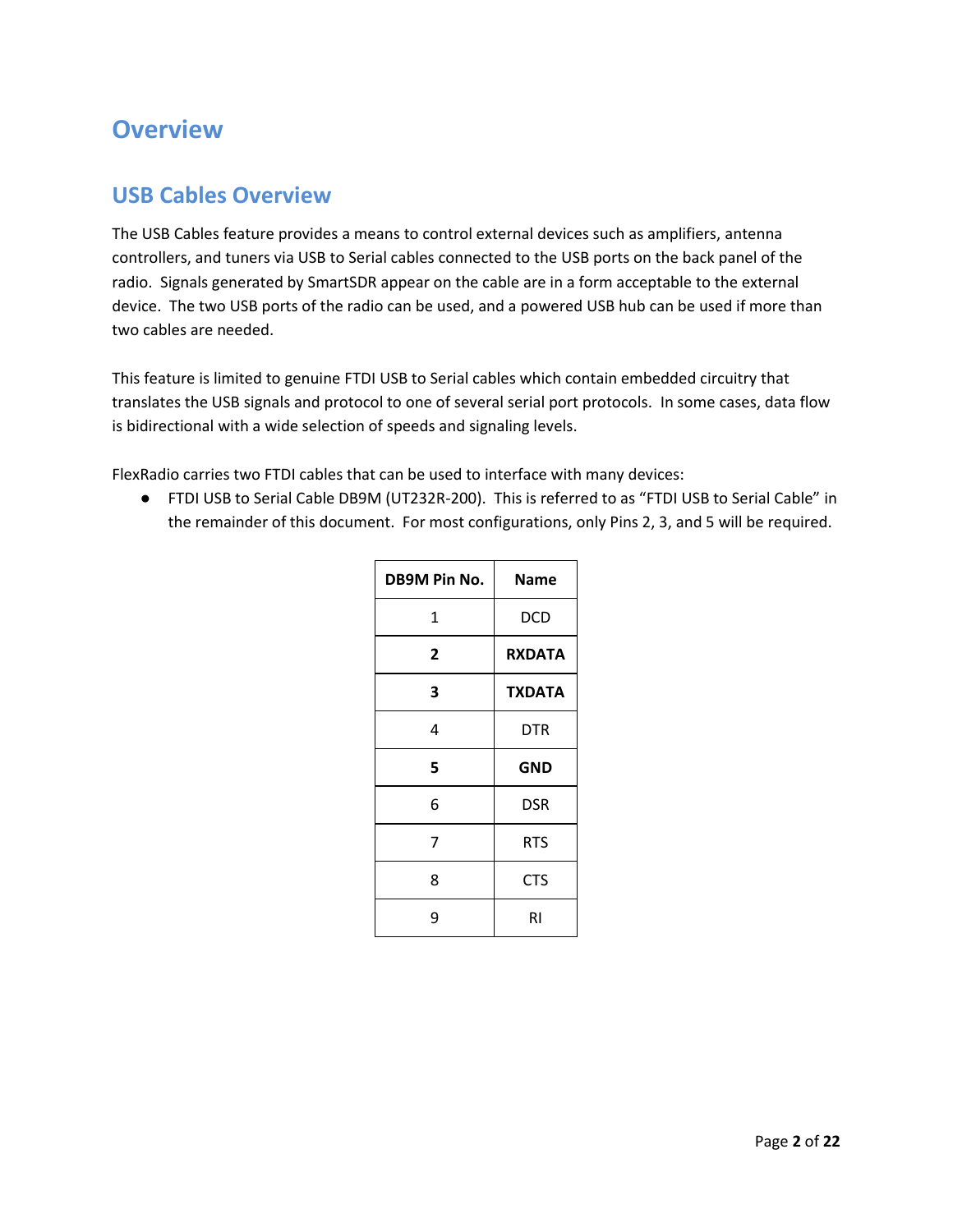● FTDI C232HM (C232HM-EDHSL-0). This cable has an output of 10 wires that can be used for interfacing to other devices. This cable is referred to as "FTDI C232HM" in the remainder of this document.

| Wire   | Signal    |
|--------|-----------|
| Red    | VCC       |
| Orange | BIT/PIN 0 |
| Yellow | BIT/PIN 1 |
| Green  | BIT/PIN 2 |
| Brown  | BIT/PIN 3 |
| Grey   | BIT/PIN 4 |
| Purple | BIT/PIN 5 |
| White  | BIT/PIN 6 |
| Blue   | BIT/PIN 7 |
| Black  | GND       |

The serial cable that is used to interface with external devices will vary for each device. One of the above cables may be sufficient for operation in many cases, while for other devices a proprietary cable or custom-made cable may also be needed. Several cable requirements for commonly used devices are provided in this document. If your device supports a CAT serial protocol or BCD data and is not listed in this document, please refer to the manufacturer's manual and cable datasheets to identify the cable requirements.

Three main types of cables are supported, CAT, BIT and BCD, described below. In addition, a preconfigured cable type is provided for Down East Microwave 2 and 4-meter Low Drive Power Amplifiers: See<http://www.downeastmicrowave.com/product-p/2mldpa.htm> for more information.

While FlexRadio does not carry stock on USB hubs, users have verified that this hub works well: [https://www.amazon.com/gp/product/B00DZS7DLS/ref=od\\_aui\\_detailpages00?ie=UTF8&psc=1.](https://www.amazon.com/gp/product/B00DZS7DLS/ref=od_aui_detailpages00?ie=UTF8&psc=1)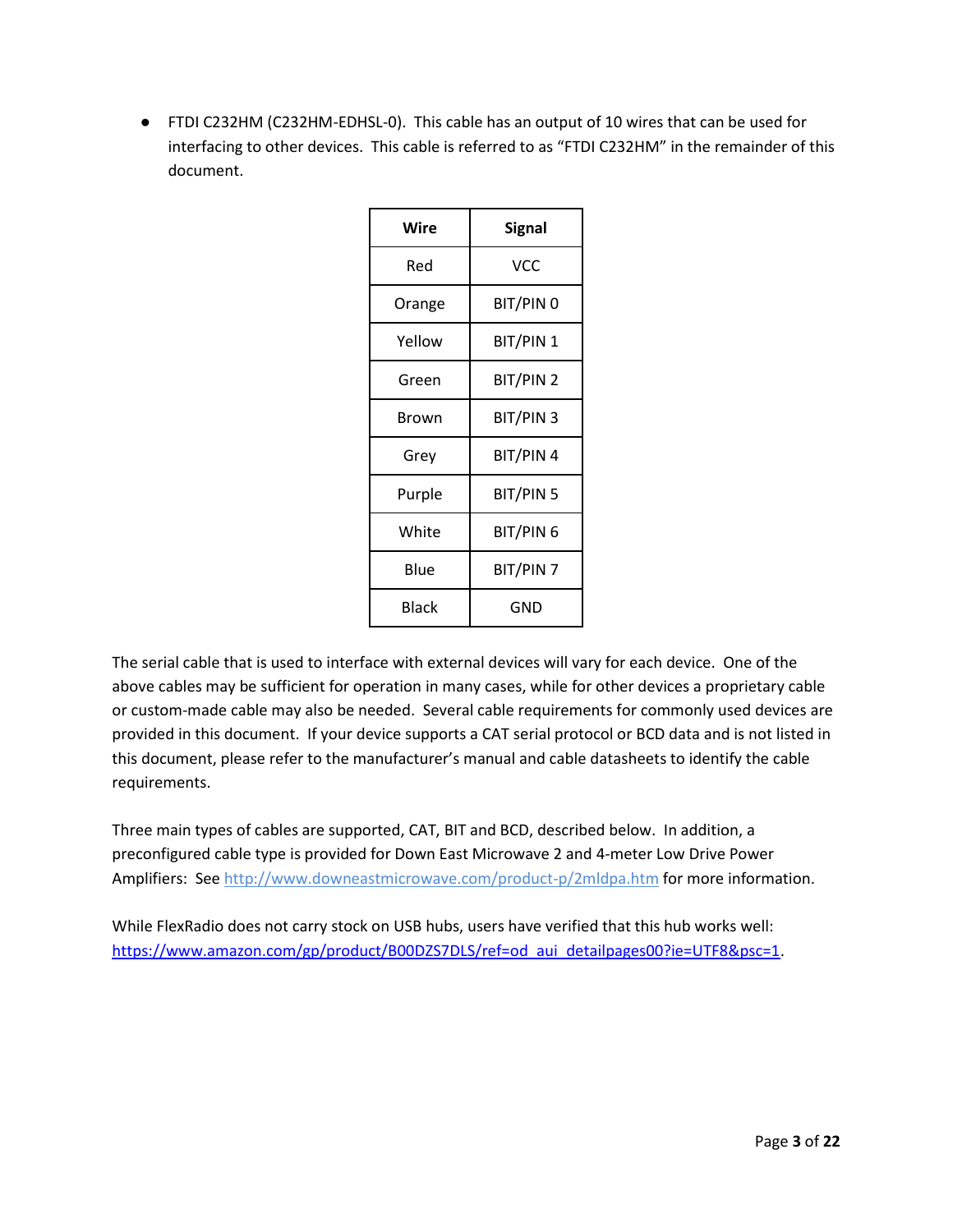#### <span id="page-4-0"></span>**Cable management**

USB Cables are managed through the USB Cables window found in the **Settings -> USB Cables** menu. Using the **USB Cables** window, cables can be selected, activated and deactivated, modified, logged and removed. The fields in the window are:

- **Name** The name given to the USB Cable. Newly installed cables get a default name. The name can be changed with the Edit command.
- **Serial Number** The serial number of the USB Cable, read from the FTDI chip embedded in the cable.
- **Type** The type of the USB Cable. This field is modified using the **Edit** command and must be one of the following:
	- CAT
	- Bit
	- BCD
	- LDPA
	- DSTAR
- **Enabled** Enables or disables a USB Cable.

The **Edit**, **Log** and **Remove** buttons perform a function on a selected cable. Clicking **Edit** opens a window that allows the user to edit the settings of the selected cable. Clicking **Log** opens a window that enables logging for a cable. Logging allows the user to see and monitor all traffic going across the cable. For BIT and BCD cables the log indicates the bits written out to a cable as a single hexadecimal number. Clicking **Remove** removes the cable from SmartSDR management. Note that cables can be removed only when they are unplugged.

#### <span id="page-4-1"></span>**CAT Cables**

CAT cables are serial data communication cables on which a small subset of the CAT command set is implemented. Most of the functions implemented on these cables are frequency reporting functions. Each defined cable has a source device in the radio associated with it which supplies the frequency information communicated across the cable.

The sources are:

- **TX Slice** The cable will report the frequency of the slice receiver that holds the Transmit Indicator.
- **Active Slice** The cable will report the frequency of the active slice receiver (the slice that has the yellow cursor).
- **TX Panadapter** The cable will report the center frequency of the panadapter that contains the transmit slice
- **Specific Slice** The cable will report the frequency of the specified slice (A, B, C, D, E, F, G, H)
- **RX Antenna** The cable will report the frequency of the specified receive antenna (ANT1, ANT2, XVTR, RXA, RXB). Note: If multiple slices are on the same RX Antenna then the frequency of the last tuned slice will be reported.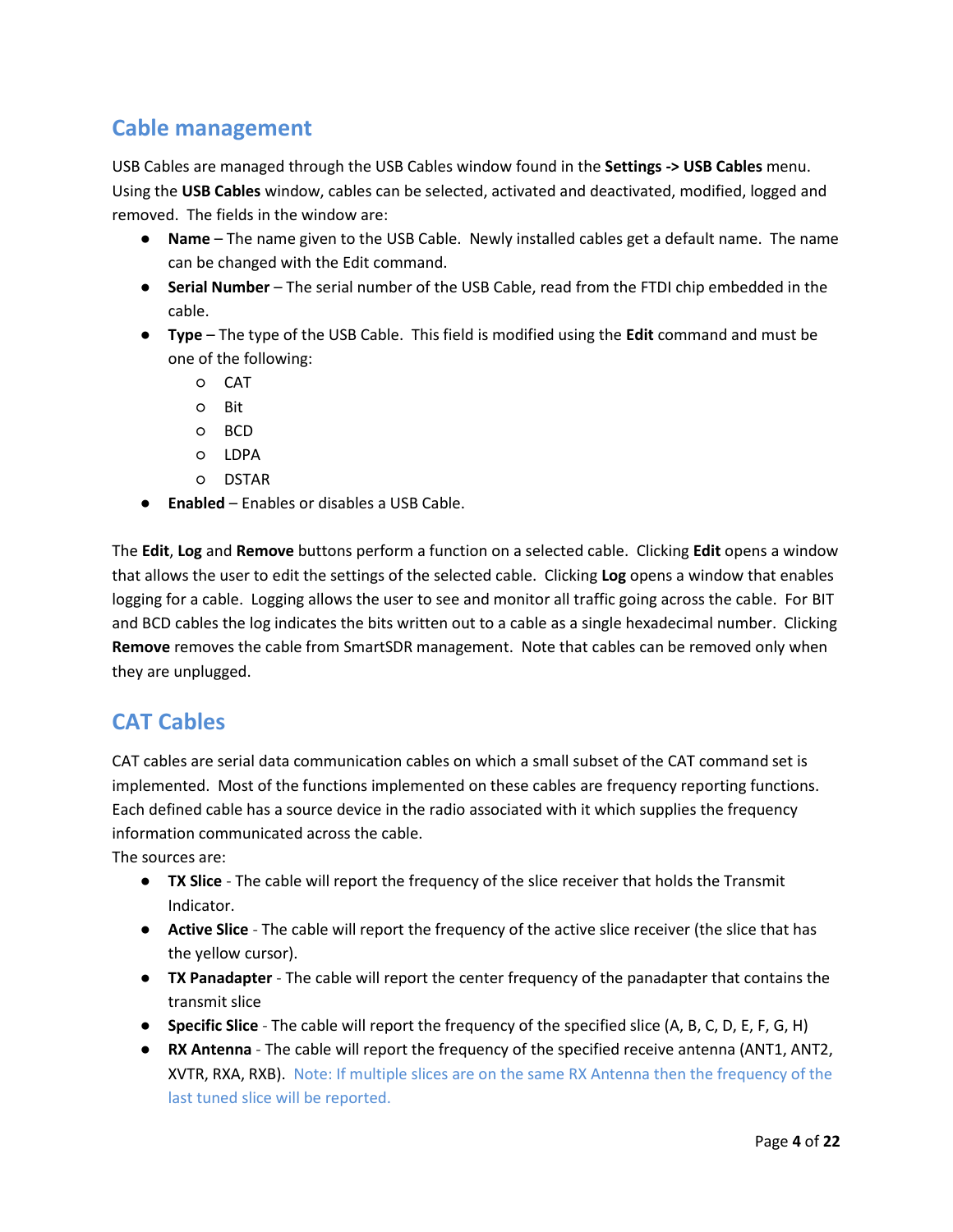● **TX Antenna** - The cable will report the frequency of the specified transmit antenna (ANT1, ANT2, XVTR). Note: This frequency is only changed/reported when the TX Slice is connected to the specified antenna.

The **Advanced** menu provides configuration for link speed, number of data bits, parity, stop bits and flow control.

The CAT commands supported on CAT cables are:

- **FA** and **ZZFA**: Report the 'source' frequency, **Get/Read Only**
- **FB** and **ZZFB**: Report the 'source' frequency, **Get/Read Only.** FA and FB report the same information.
- **FR**: reports which slice is the receiver (0 or 1) which corresponds to the slice that is NOT the transmitter
- **FT**: report or set the transmit slice
- **SP**: report the status of spilt or enter split mode
- **SB**: report the status of a "sub-band receiver." This command will report SB0 in the case where only a single SCU is in use or 1 when more than one SCU is in use
- **IF** and **ZZIF**: Report the 'source' frequency as well as mode and other parameters, **Get/Read Only**
- **AI** and **ZZAI**: Set 'auto-report' enabled/disabled
	- If auto-report is FALSE, then the external device must poll by sending a command through the USB Cable. If auto-report is TRUE, then anytime the 'source' frequency changes it is automatically sent on the CAT cable
- **PC**: Used to set and get the current power level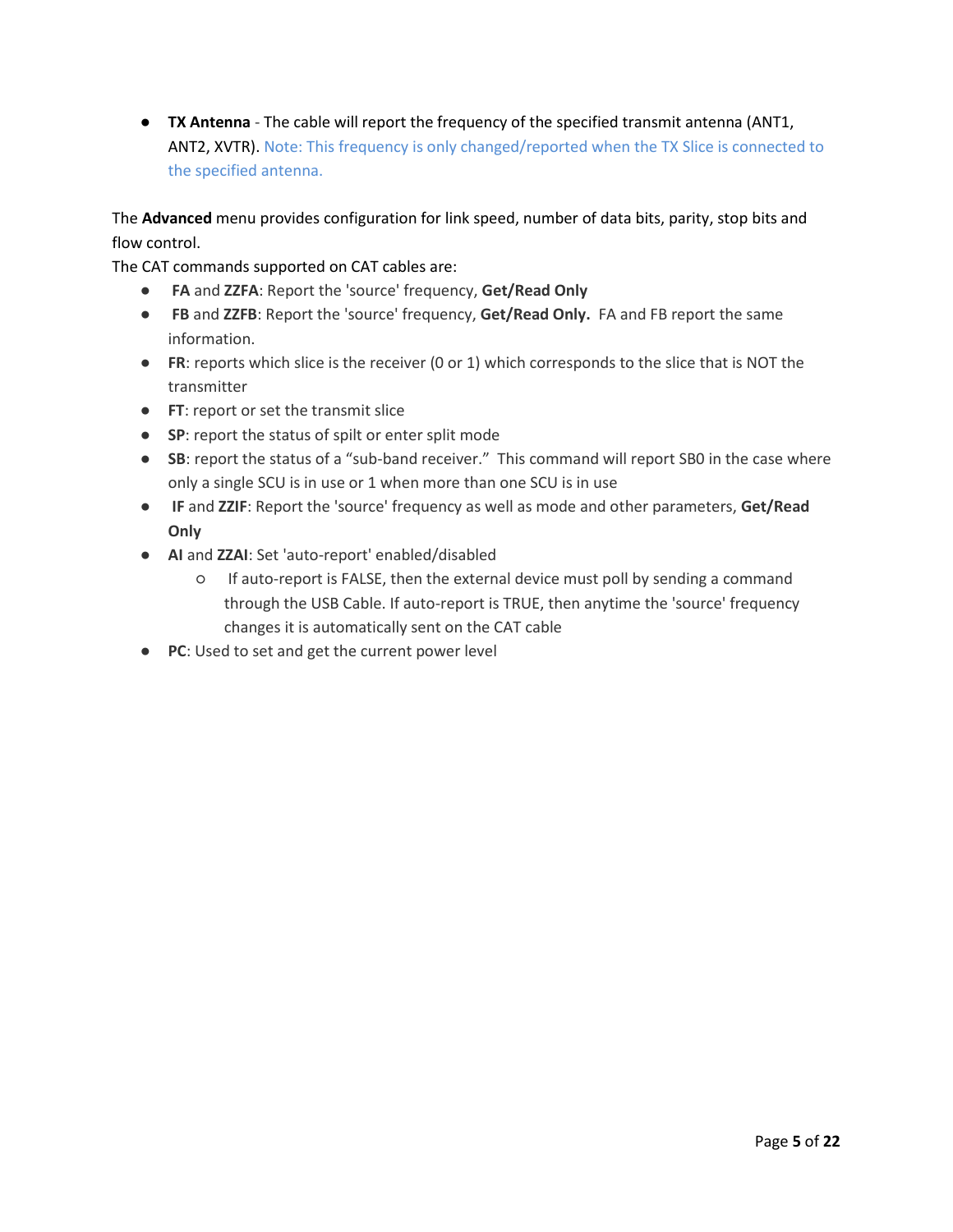#### <span id="page-6-0"></span>**BIT Cables**

BIT cables provide a means to map the tuned frequency of the radio to a set of individual signals/wires at the end of the cable. These cables are designed to control external devices when the radio is tuned to specific bands or frequency ranges, and for external keying or sequencing that is triggered when the transmitter becomes active.

The signal that appears on each wire of a BIT cable is configured by use of the controls in the USB Cables menu:

- **Pin** Enables/disables each wire individually
- **Polarity** Controls whether the wire is high or low when triggered
- **Source** Determines which source is used as the frequency check for this wire. The sources are the same as for the **CAT** cables, listed above.
- **Trigger** Determines the band/frequency range that the source must be within for this wire to be active.
- **PTT** When set, the wire will become active only when the radio is in transmit and the source frequency is within the output band/frequency range. Individual wire PTT and TX Delays can be set and will be used by the radio when keyed.

#### <span id="page-6-1"></span>**BCD Cables**

BCD cables provide a means to map the tuned frequency of the radio to a 4 or 5-bit Binary Coded Decimal output representing specific bands.

The BCD signal that appears on the cable is configured by use of the controls in the USB Cables menu:

- **Source** Determines which source is used as the frequency check. The sources are the same as for the CAT cables, listed above
- **Type** Specifies which of several available BCD mappings are generated by the cable:
	- HF\_BCD Yaesu/Elecraft BCD band output
	- VHF\_BCD Like HF\_BCD but for VHF and higher bands
	- HF\_VHF\_BCD Combined HF and VHF output

The full set of BCD Band Outputs can be seen on the following pages.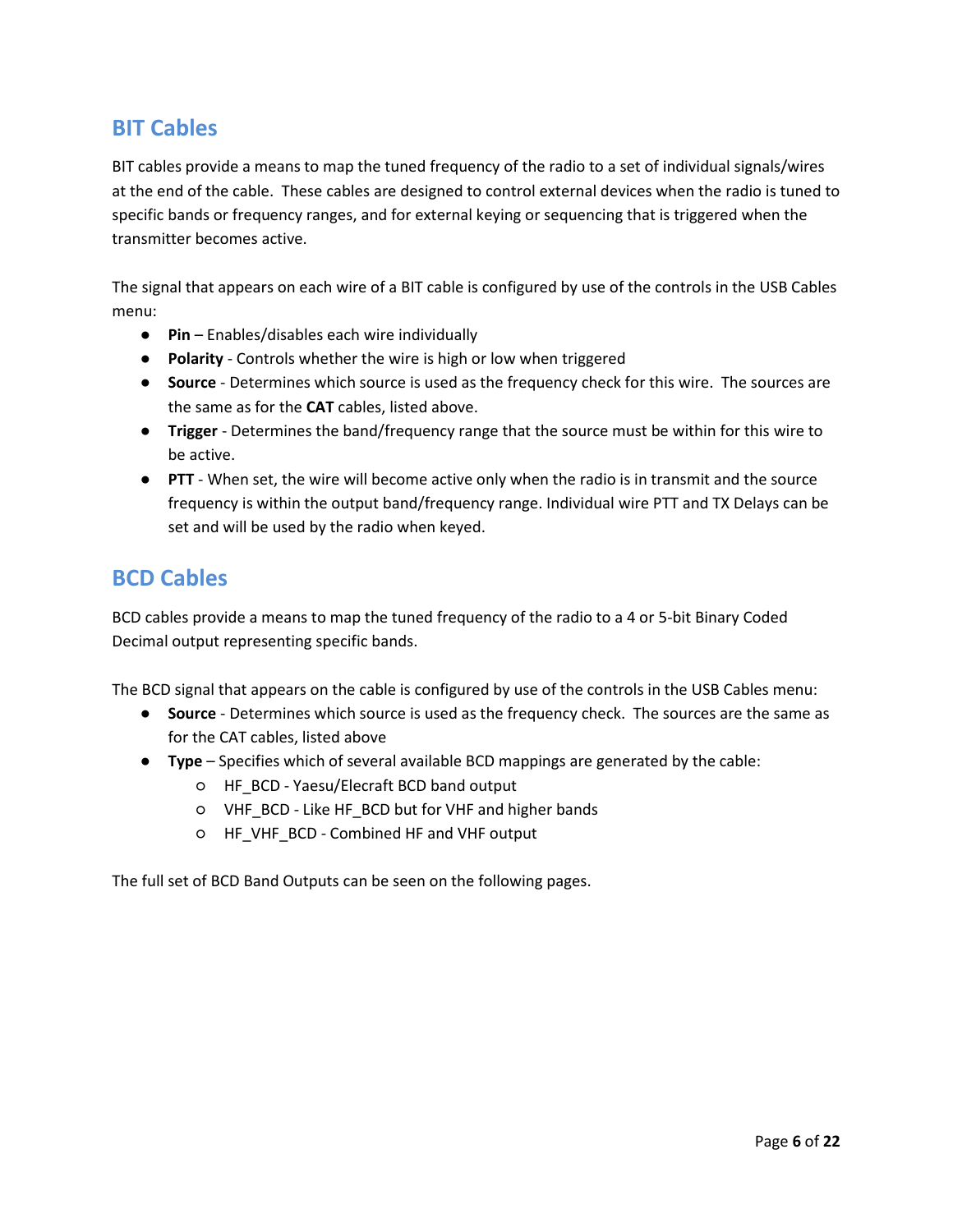# <span id="page-7-0"></span>**BCD Cable: BCD Output Bit Pattern**

| <b>BCD Output</b> |       |             |              |              |             |
|-------------------|-------|-------------|--------------|--------------|-------------|
| <b>Band</b>       | Bit 4 | Bit 3       | Bit 2        | Bit 1        | Bit 0       |
| 160               | 0     | 0           | 0            | 0            | $\mathbf 1$ |
| 80                | 0     | 0           | 0            | $\mathbf{1}$ | 0           |
| 60                | 0     | 0           | 0            | 0            | 0           |
| 40                | 0     | 0           | 0            | $\mathbf{1}$ | $\mathbf 1$ |
| 30                | 0     | 0           | $\mathbf 1$  | 0            | 0           |
| 20                | 0     | 0           | $\mathbf 1$  | 0            | $\mathbf 1$ |
| 17                | 0     | 0           | $\mathbf{1}$ | $\mathbf{1}$ | 0           |
| 15                | 0     | 0           | 1            | $\mathbf{1}$ | 1           |
| 12                | 0     | 1           | 0            | 0            | 0           |
| 10                | 0     | 1           | 0            | 0            | $\mathbf 1$ |
| 6                 | 0     | $\mathbf 1$ | 0            | $\mathbf 1$  | 0           |
| $\overline{2}$    | 0     | 1           | 0            | $\mathbf{1}$ | $\mathbf 1$ |
| 432               | 0     | 1           | $\mathbf 1$  | 0            | 0           |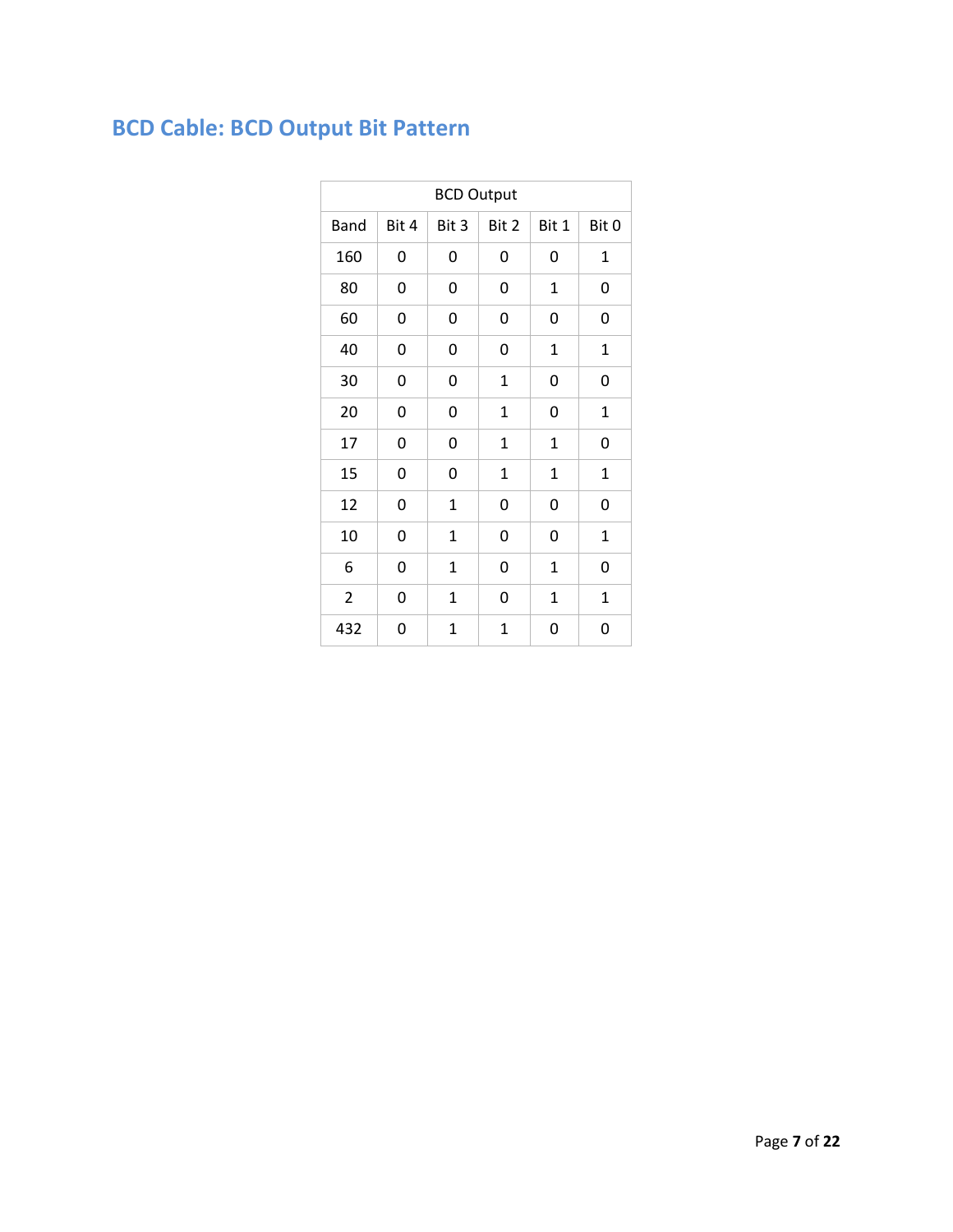# <span id="page-8-0"></span>**BCD Cable: VHF VBCD Output Bit Pattern**

| <b>VHF VBCD Output</b> |       |       |              |              |             |
|------------------------|-------|-------|--------------|--------------|-------------|
| <b>Band</b>            | Bit 4 | Bit 3 | Bit 2        | Bit 1        | Bit 0       |
| 6                      | 0     | 0     | 0            | 0            | 1           |
| 2                      | 0     | 0     | 0            | 1            | 0           |
| 222                    | 0     | 0     | 0            | 1            | $\mathbf 1$ |
| 432                    | 0     | 0     | $\mathbf{1}$ | 0            | 0           |
| 902                    | 0     | 0     | 1            | 0            | 1           |
| 1296                   | 0     | 0     | $\mathbf{1}$ | $\mathbf{1}$ | 0           |
| 2304                   | 0     | 0     | 1            | $\mathbf{1}$ | 1           |
| 3456                   | 0     | 1     | 0            | 0            | 0           |
| 5760                   | 0     | 1     | 0            | 0            | 1           |
| 10368                  | 0     | 1     | 0            | $\mathbf{1}$ | 0           |
| 24048                  | 0     | 1     | 0            | 1            | 1           |
| 47088                  | 0     | 1     | 1            | 0            | 0           |
| 4                      | 0     | 1     | 1            | 0            | 1           |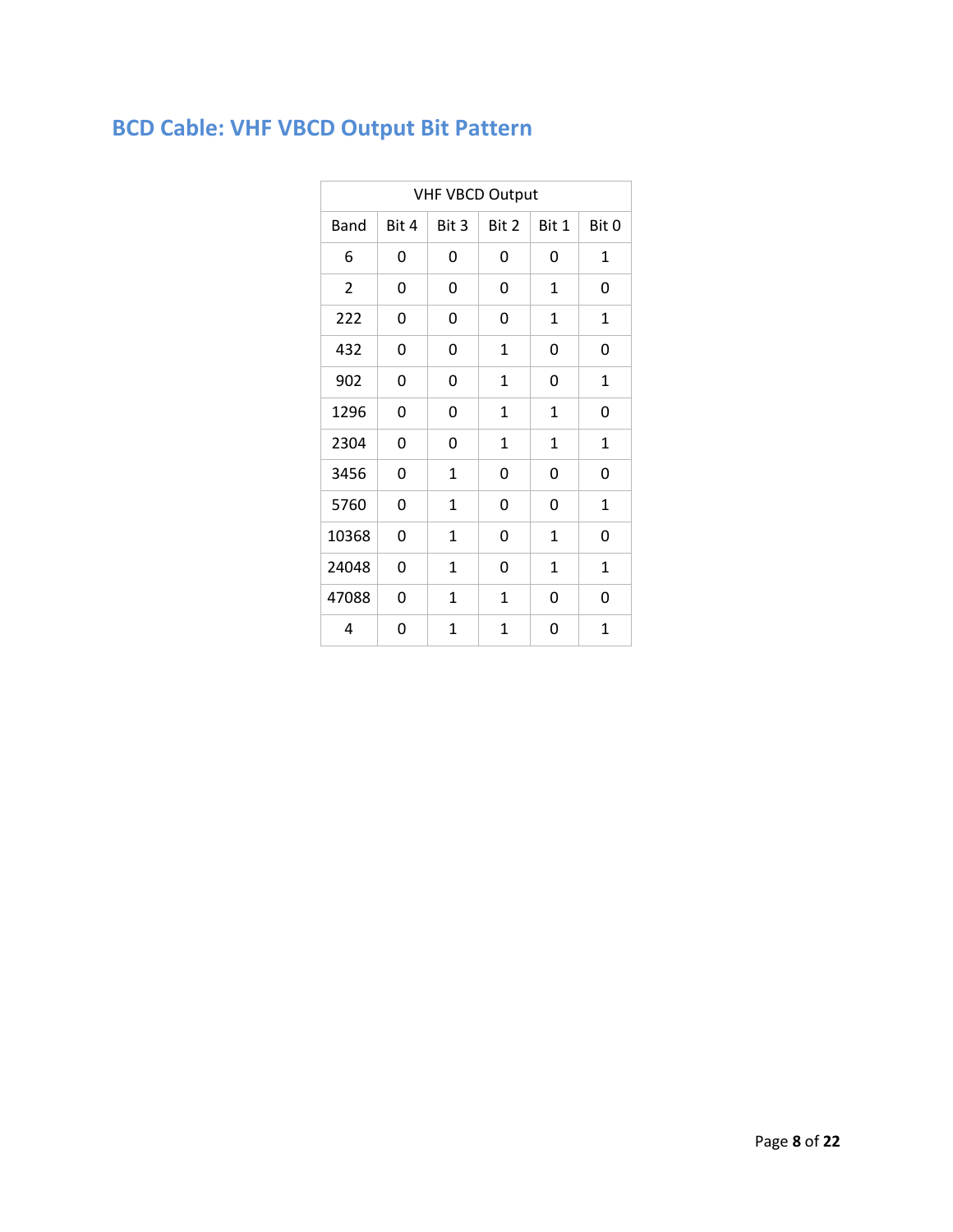# <span id="page-9-0"></span>**BCD Cable: HF + VHF Output Bit Pattern**

| HF + VHF Output |                |                |                |                |                |
|-----------------|----------------|----------------|----------------|----------------|----------------|
| <b>Band</b>     | Bit 4          | Bit 3          | Bit 2          | Bit 1          | Bit 0          |
| 160             | 0              | 0              | 0              | 0              | $\mathbf 1$    |
| 80              | 0              | 0              | 0              | $\overline{1}$ | 0              |
| 60              | 0              | 0              | 0              | 0              | 0              |
| 40              | 0              | 0              | 0              | $\overline{1}$ | $\overline{1}$ |
| 30              | 0              | 0              | $\mathbf 1$    | 0              | 0              |
| 20              | 0              | 0              | $\overline{1}$ | 0              | $\mathbf 1$    |
| 17              | 0              | 0              | $\overline{1}$ | $\mathbf{1}$   | 0              |
| 15              | 0              | 0              | $\overline{1}$ | $\overline{1}$ | $\mathbf 1$    |
| 12              | 0              | $\mathbf{1}$   | 0              | 0              | 0              |
| 10              | 0              | $\overline{1}$ | 0              | 0              | $\overline{1}$ |
| 6               | $\overline{1}$ | 0              | 0              | 0              | $\mathbf 1$    |
| $\overline{2}$  | $\overline{1}$ | 0              | 0              | $\overline{1}$ | 0              |
| 222             | $\overline{1}$ | 0              | 0              | $\overline{1}$ | $\overline{1}$ |
| 432             | $\overline{1}$ | 0              | $\overline{1}$ | 0              | 0              |
| 902             | $\mathbf{1}$   | 0              | $\mathbf 1$    | 0              | $\overline{1}$ |
| 1296            | $\overline{1}$ | 0              | $\overline{1}$ | $\overline{1}$ | 0              |
| 2304            | $\overline{1}$ | 0              | $\overline{1}$ | $\mathbf{1}$   | $\mathbf 1$    |
| 3456            | $\overline{1}$ | $\mathbf 1$    | 0              | 0              | 0              |
| 5760            | $\overline{1}$ | $\mathbf 1$    | 0              | 0              | $\mathbf 1$    |
| 10368           | $\overline{1}$ | $\mathbf 1$    | 0              | $\mathbf{1}$   | 0              |
| 24048           | $\overline{1}$ | $\mathbf 1$    | 0              | $\mathbf{1}$   | $\mathbf 1$    |
| 47088           | $\mathbf 1$    | $\mathbf 1$    | $\overline{1}$ | 0              | 0              |
| 4               | $\mathbf 1$    | $\mathbf 1$    | $\mathbf 1$    | 0              | $\mathbf 1$    |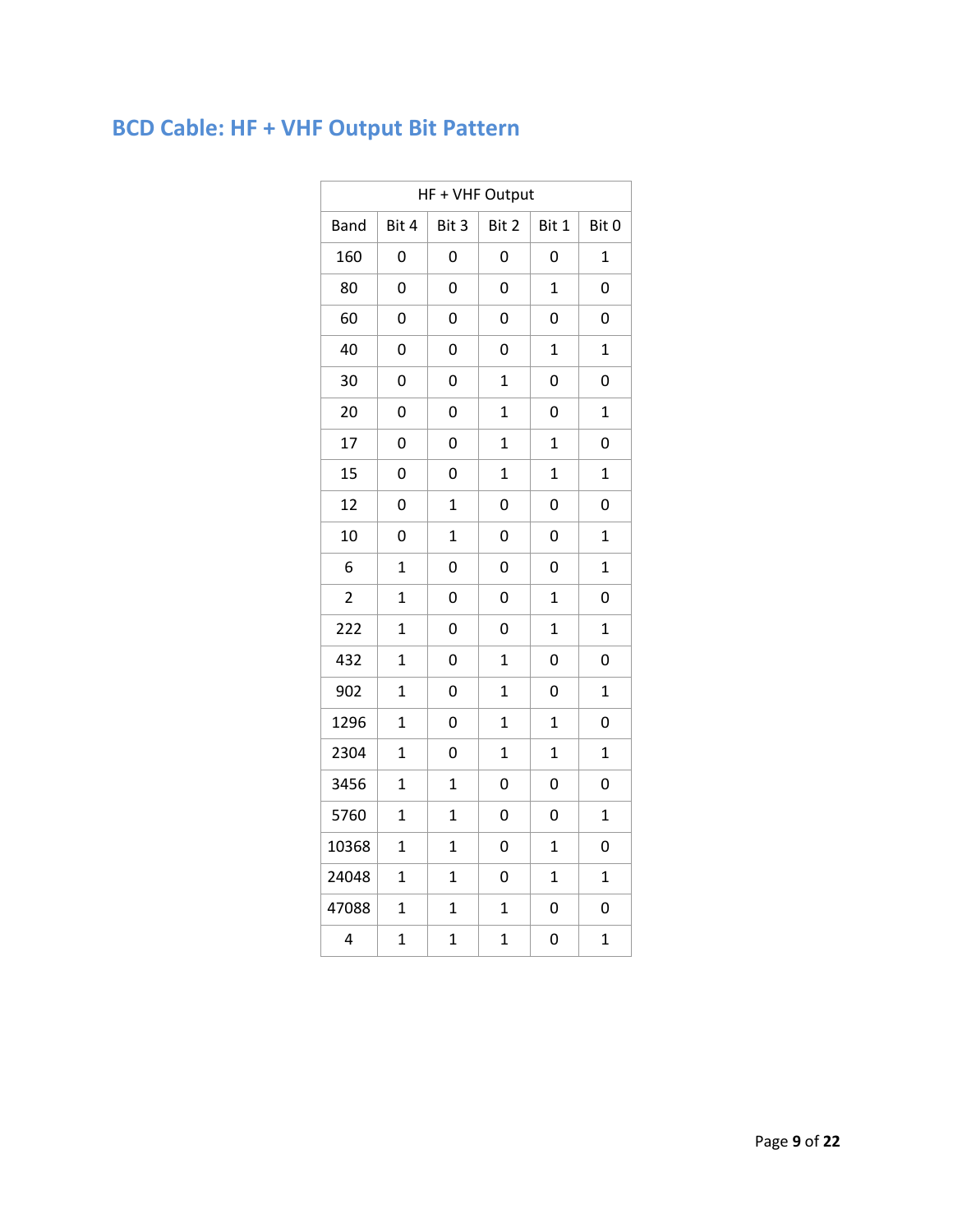#### <span id="page-10-0"></span>**LDPA Cables**

Control cables for Low Drive Power Amplifiers for the 2 and 4 meter bands produced by Down East Microwave Inc. are supported by the LDPA option in the **USB Cables** menu. The functions supported by the amplifiers are determined by the manufacturer, so the options for this type of cable are limited to selecting the model of the amplifier and turning the pre-amplifier on and off. As with all USB cables, the entire cable can be enabled or disabled.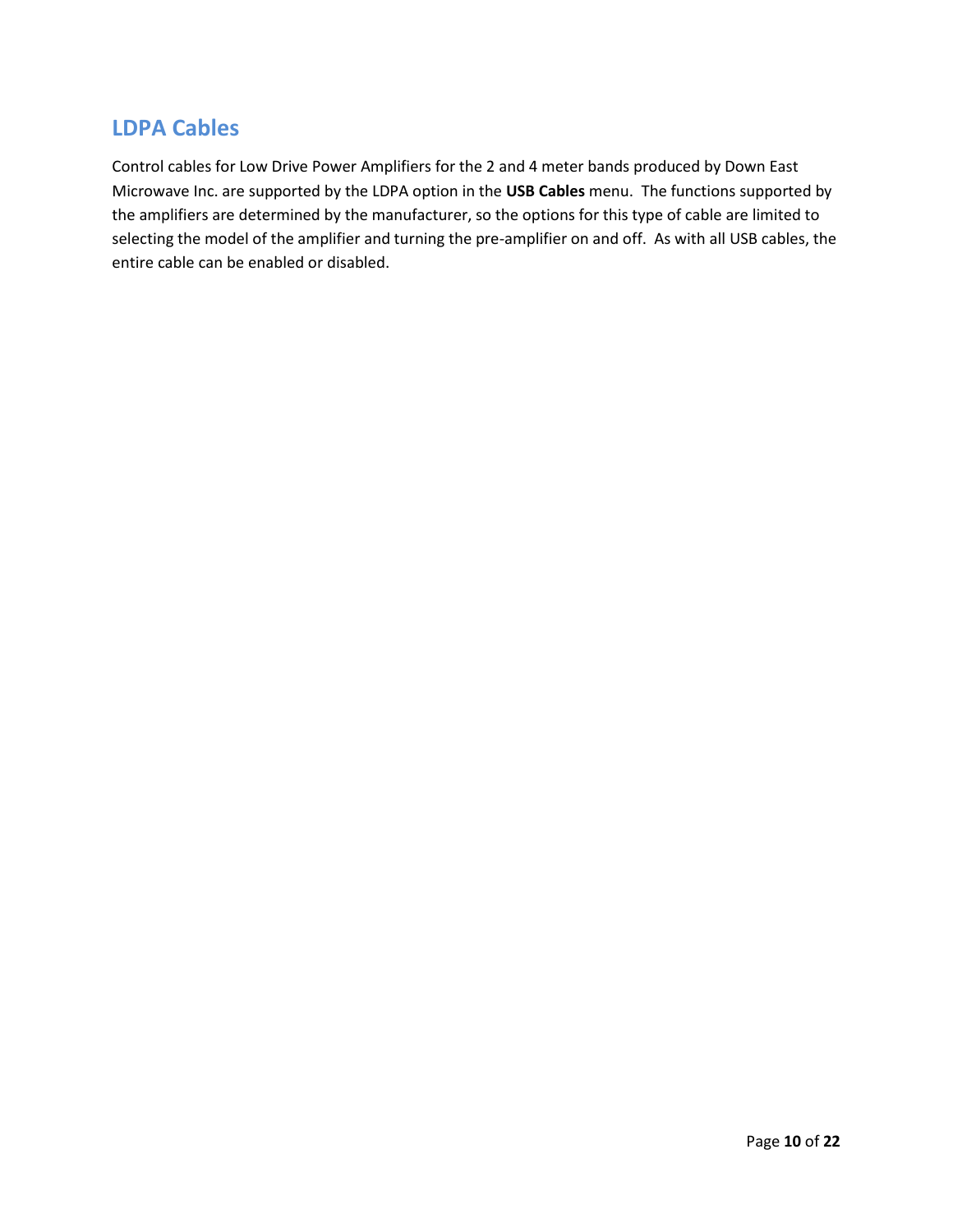#### <span id="page-11-0"></span>**Example**

The following is an extensive example of the use of the USB Cables station integration feature, contributed by W4AX:

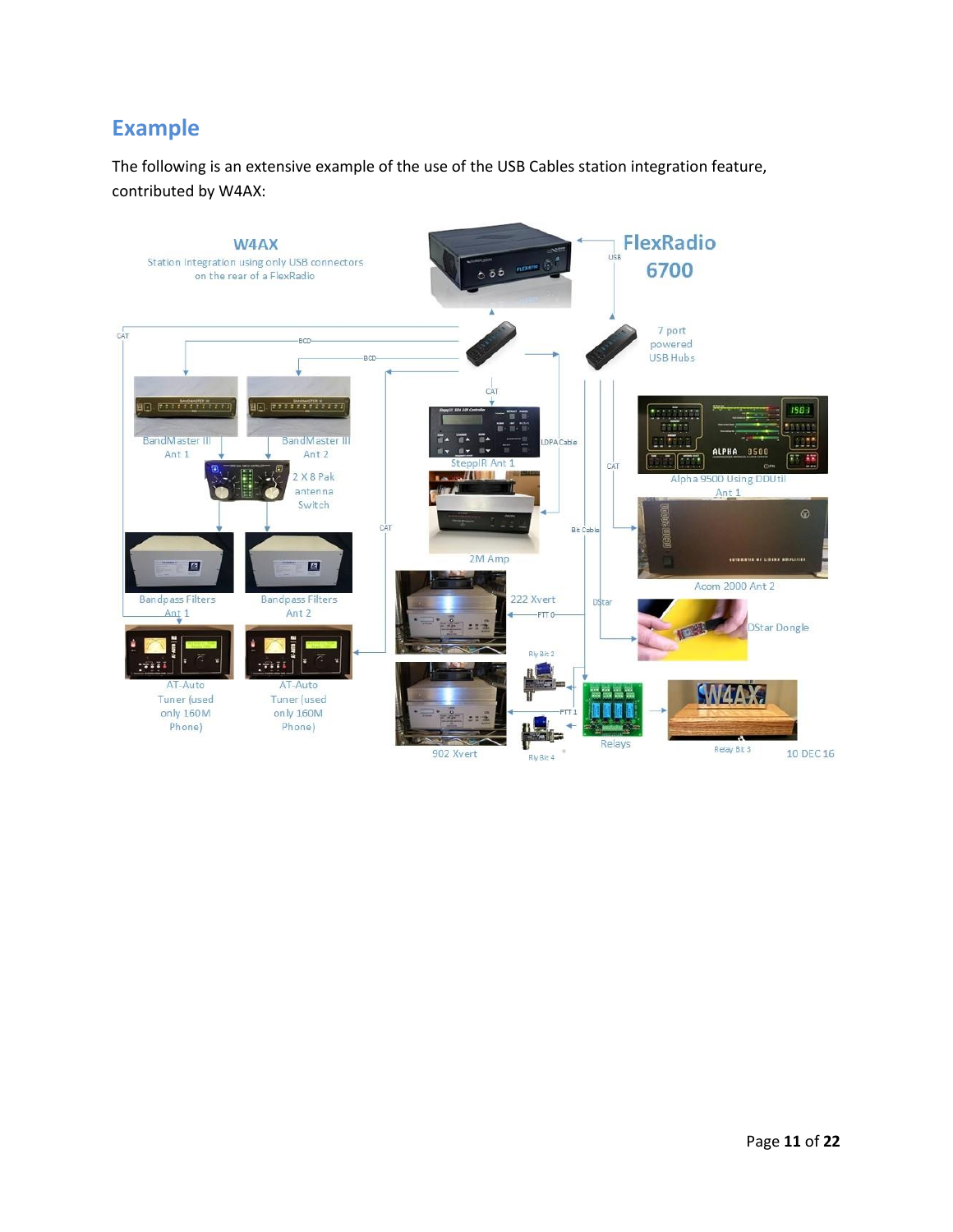# <span id="page-12-0"></span>**Device Configurations**

#### <span id="page-12-1"></span>**SteppIR**

The USB Cable feature can provide frequency information to the SteppIR SDA 100 controller. When the SDA 100 is configured in AUTOTRACK mode, antenna tuning will be re-optimized every 50 kHz and will follow the radio to any frequency within the range of the antenna. For more information about the AUTOTRACK mode of the SDA 100, please refer to the SDA 100 manual at [www.steppir.com.](http://www.steppir.com/)

Note that only frequency tracking capabilities are provided with this feature. Non-CAT SteppIR commands are not supported at this time. The S12 cable can be obtained from SteppIR. Alternatively, a custom-made cable that shorts pins 7 and 9 together on the SDA100 side and crosses pins 2 and 3 will also work.

Required Cables:

- FTDI USB to Serial Cable
- SteppIR S12 Cable

Device Setup:

- Set the SDA 100 to 9600 Baud.
- Set the Transceiver Mode on the SDA 100 to Kenwood.
- Plug the FTDI USB to Serial cable into a USB port on the FLEX-6000 radio.
- Plug one end of the SteppIR S12 cable into the 9-pin end of the USB to Serial cable and plug the other end of the S12 cable into the DATA IN port of the SDA 100.

- Ensure that SmartSDR has set the baud rate of the cable to 9600. This is the default.
- Go to the USB Cables window in SmartSDR. The USB Cable should be recognized and appear on the list. Ensure that the cable type is set to CAT and set the source to the trigger of your choice [see USB CAT Cables section in SmartSDR Software manual for more details].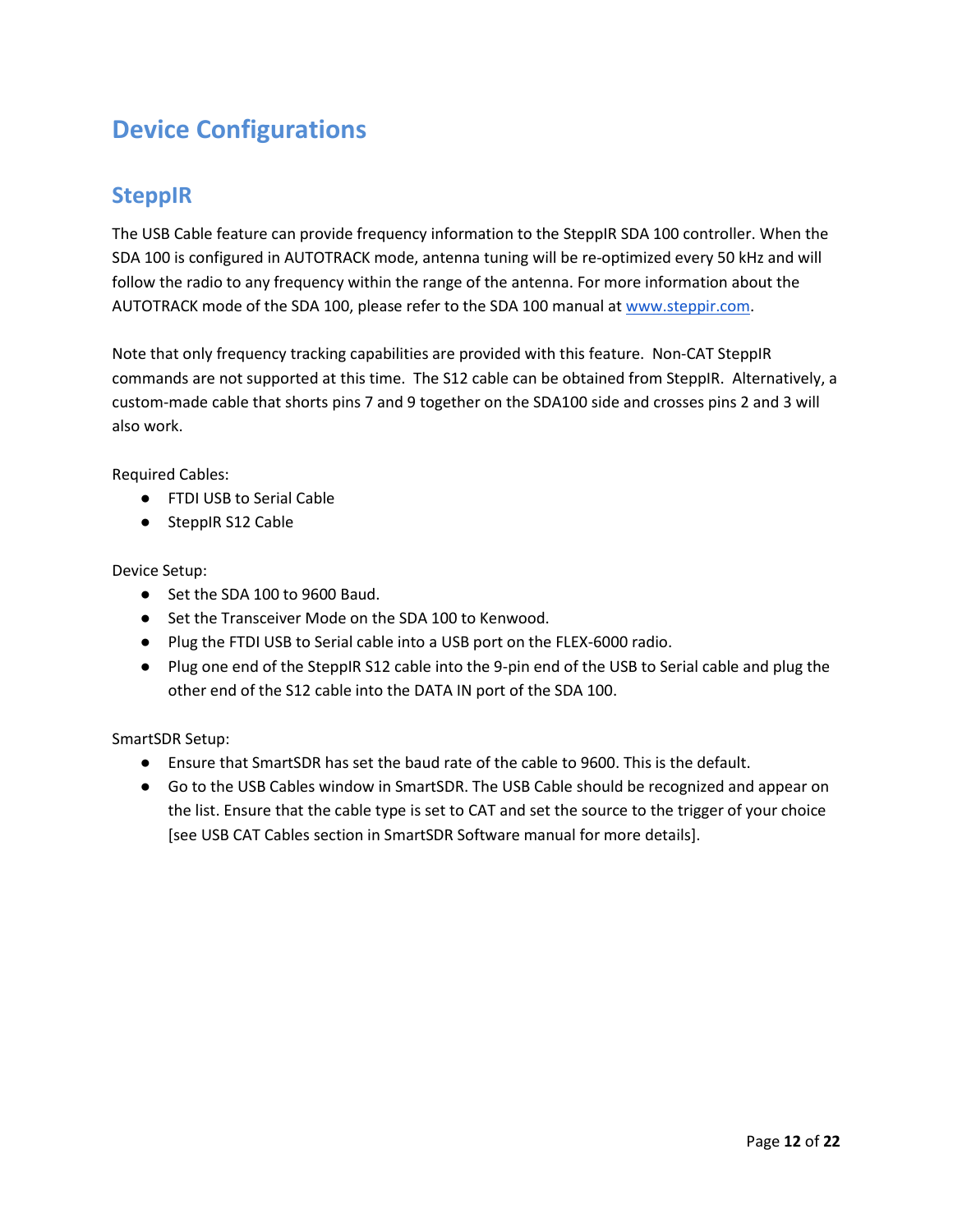#### <span id="page-13-0"></span>**KAT500 Antenna Tuner and KPA500 Amplifier (PowerCombo)**

The Elecraft KAT500 and KPA500 can both be directly connected to the FLEX-6000 to interpret frequency changes. To correctly respond to the FA-CAT command, the KAT500 requires Firmware version 1.36 or later.

For complete information on how to interface the FLEX-6000 to the KPA500 to track bands and frequency, see the following link:

[https://ftp.elecraft.com/KPA500%20&%20KAT500%20Power%20Combo/Manuals%20Downloads/E7403](https://ftp.elecraft.com/KPA500%20&%20KAT500%20Power%20Combo/Manuals%20Downloads/E740349%20Rev%20B%20Interfacing%20PwrCombo%20to%20Flex%206000-series.pdf) [49%20Rev%20B%20Interfacing%20PwrCombo%20to%20Flex%206000-series.pdf](https://ftp.elecraft.com/KPA500%20&%20KAT500%20Power%20Combo/Manuals%20Downloads/E740349%20Rev%20B%20Interfacing%20PwrCombo%20to%20Flex%206000-series.pdf)

#### <span id="page-13-1"></span>**KPA1500 Amplifier**

For complete information on how to interface the FLEX-6000 to the KPA1500 to track bands and frequency, see the following link:

[https://ftp.elecraft.com/KPA1500/Mod%20Notes%20Alerts/KPA1500%20to%20Flex%206xxx%20radios](https://ftp.elecraft.com/KPA1500/Mod%20Notes%20Alerts/KPA1500%20to%20Flex%206xxx%20radios%20rev%202-2.pdf) [%20rev%202-2.pdf](https://ftp.elecraft.com/KPA1500/Mod%20Notes%20Alerts/KPA1500%20to%20Flex%206xxx%20radios%20rev%202-2.pdf)

#### <span id="page-13-2"></span>**ACOM 600S**

The FLEX-6000 can control an ACOM 600S using one of two methods:

CAT control

Using this method, the FLEX-6000 exchanges CAT commands with the amplifier using a Serial Port cable and a custom cable.

Required Cables:

- FTDI USB to DB9M Serial Cable
- Custom DB9F to DE15M cable, wired as described below

The CAT port on the back panel of the ACOM 600S is a DE15 female connector. The connection from the FTDI USB to DB9M Serial Cable to the DE15M port on the 600S should be made in accordance to the "CAT 5V TTL Interface" or "CAT RS232 Interface" specification for the 600S amplifier, which depends on the voltage of the FTDI cable being used. Set the com port parameters in the amplifier and in SmartSDR to 9600 baud, No parity, 8 bit, and 1 stop bit.

| 600S DE15M CAT | 600S DE15M CAT   | FTDI DB9M      |
|----------------|------------------|----------------|
| Port (TTL)     | Port (RS232)     |                |
| Pin 4 (TX TTL) | Pin 3 (TX RS232) | Pin $2$ (RxD)  |
| Pin 1 (RX TTL) | Pin 2 (RX RS232) | Pin 3 (TxD)    |
| Pin 5 (Ground) | Pin 5 (Ground)   | Pin 5 (Ground) |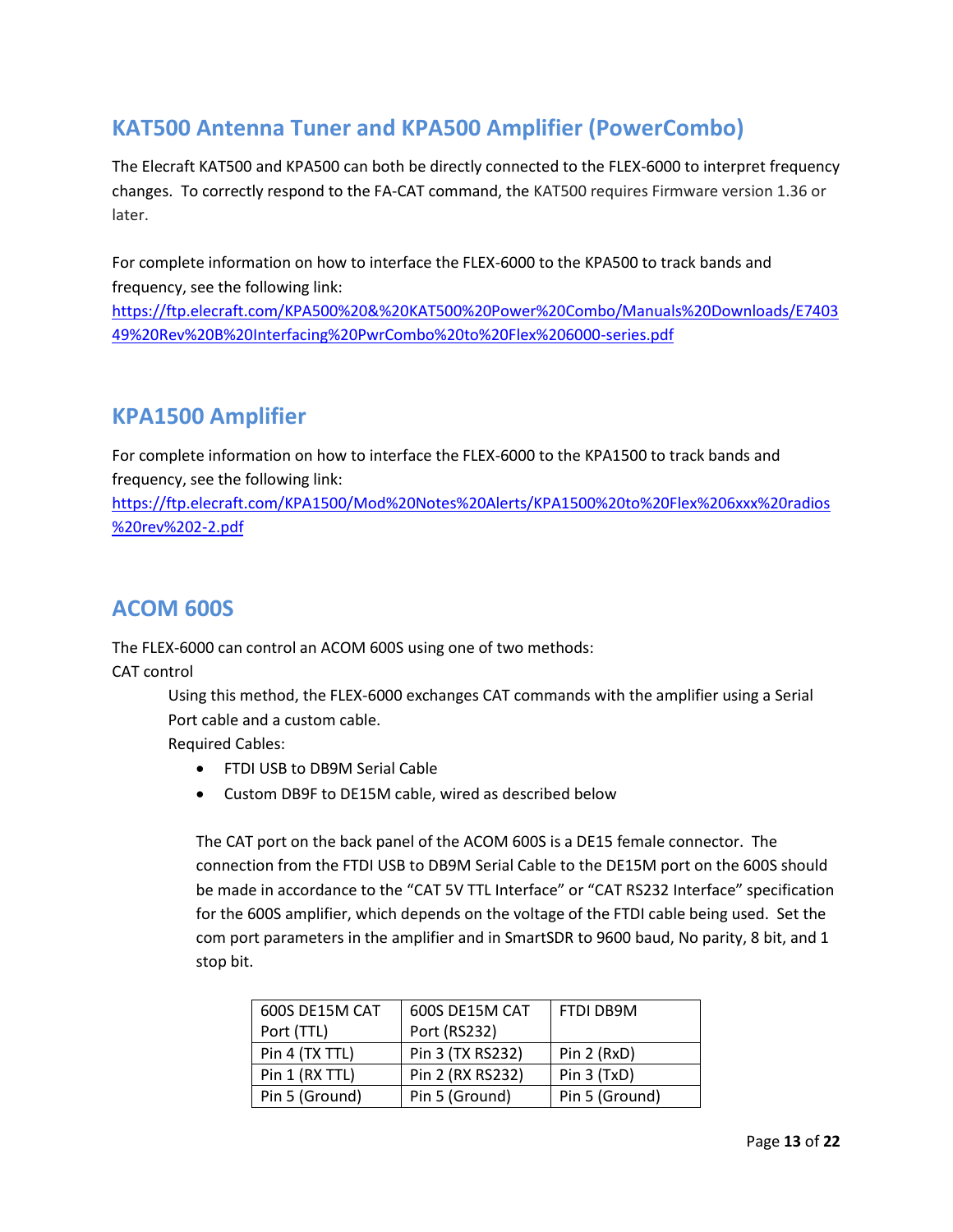- Additional details can be found in the ACOM 600S documentation, available on-line. Device Setup:
	- Set the ACOM CAT/AUX settings to RS232 or TTL depending on the type of the Serial Cable.

SmartSDR Setup:

• Set the Cable Type to "CAT"

#### BCD Band Data control

Using this method, the FLEX-6000 sends band data to the amplifier over a BCD cable connected to the 600S CAT/AUX back-panel socket.

Required Cable:

- FTDI C232HM (MPSSE) or similar
- The connector on the back of the ACOM 600S is a 15 pin D-SUB female socket. A custom connection will be needed on the end of the C232HM cable using a 15 pin D-SUB male connector. Connect the wires of the C232HM as follows:

| ACOM 600S Pin | CS232HM wire |
|---------------|--------------|
| 5 – Ground    | <b>Black</b> |
| $7 - Data 0$  | Orange       |
| 8 – Data 1    | Yellow       |
| $9 - Data 2$  | Green        |
| $10 - Data$ 3 | <b>Brown</b> |

Additional details can be found in the ACOM 600S documentation, available on-line.

Device Setup:

• Set the ACOM CAT/AUX settings to BCD.

- Set the Cable Type to "BCD"
- Set the BCD type to "HF\_BCD"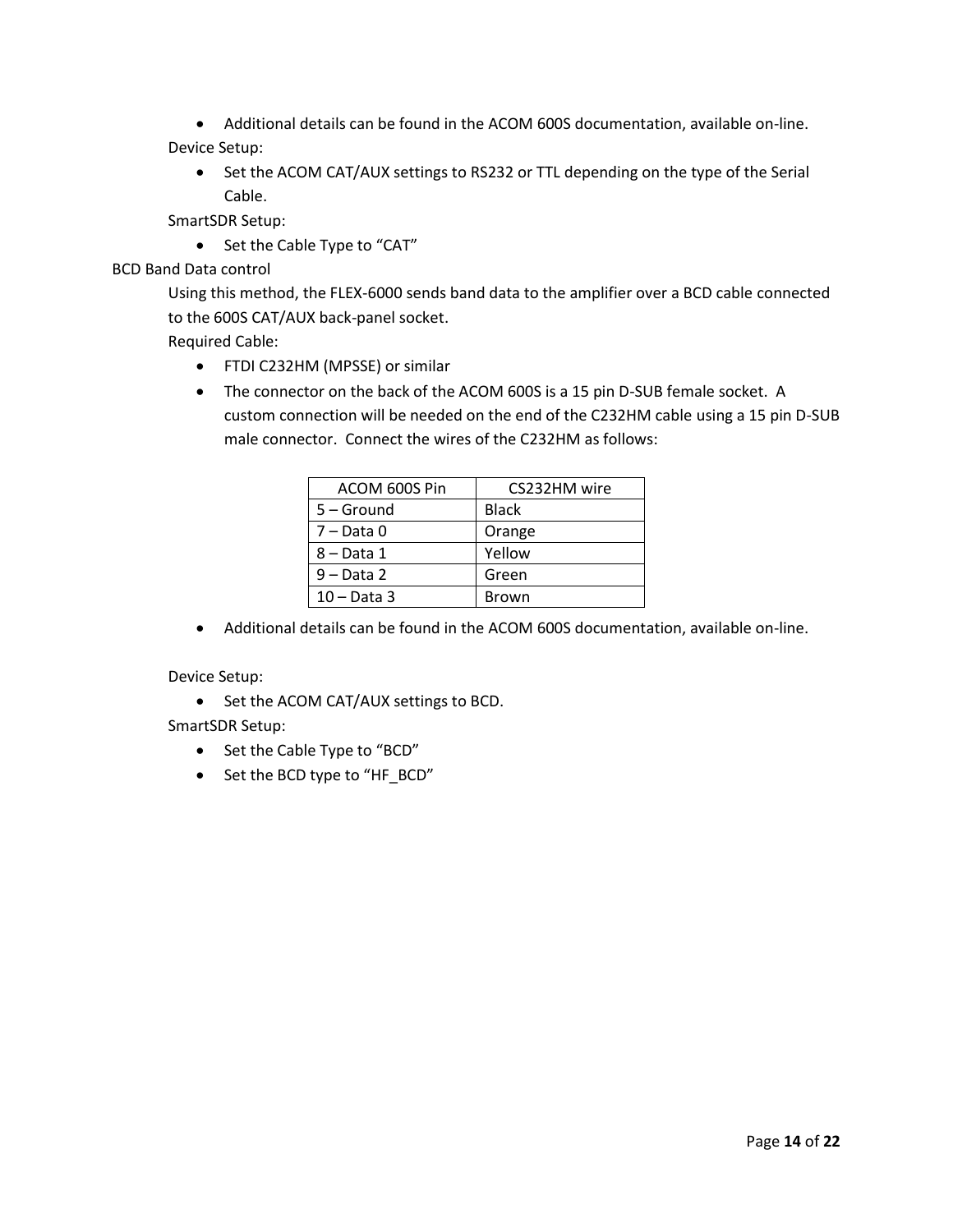#### <span id="page-15-0"></span>**ACOM 2000a**

The FLEX-6000 works with the ACOM 2000a with the new style RTU.

Required Cables:

- FTDI USB to Serial Cable
- Custom DE15 Cable (See ACOM 2000a manual)

#### Device Setup:

● Set the mode to Kenwood

- Set the Cable Type to "CAT"
- Set the serial port speed to 19200 baud

|                       | USB CAT Cable ACOM 2000 (FTYPX5DV)    83 |
|-----------------------|------------------------------------------|
|                       |                                          |
| Name:                 | <b>ACOM 2000</b>                         |
| Serial:               | <b>FTYPX5DV</b>                          |
| Cable Type:           | CAT                                      |
|                       |                                          |
| Source:               | <b>TX Slice</b>                          |
| Auto-report: Disabled |                                          |
| A) Advanced           |                                          |
| Speed:                | 19200                                    |
| Data bits:            | 8                                        |
| Parity:               | None                                     |
| Stop bits:            | 1                                        |
| Flow control: None    |                                          |
|                       |                                          |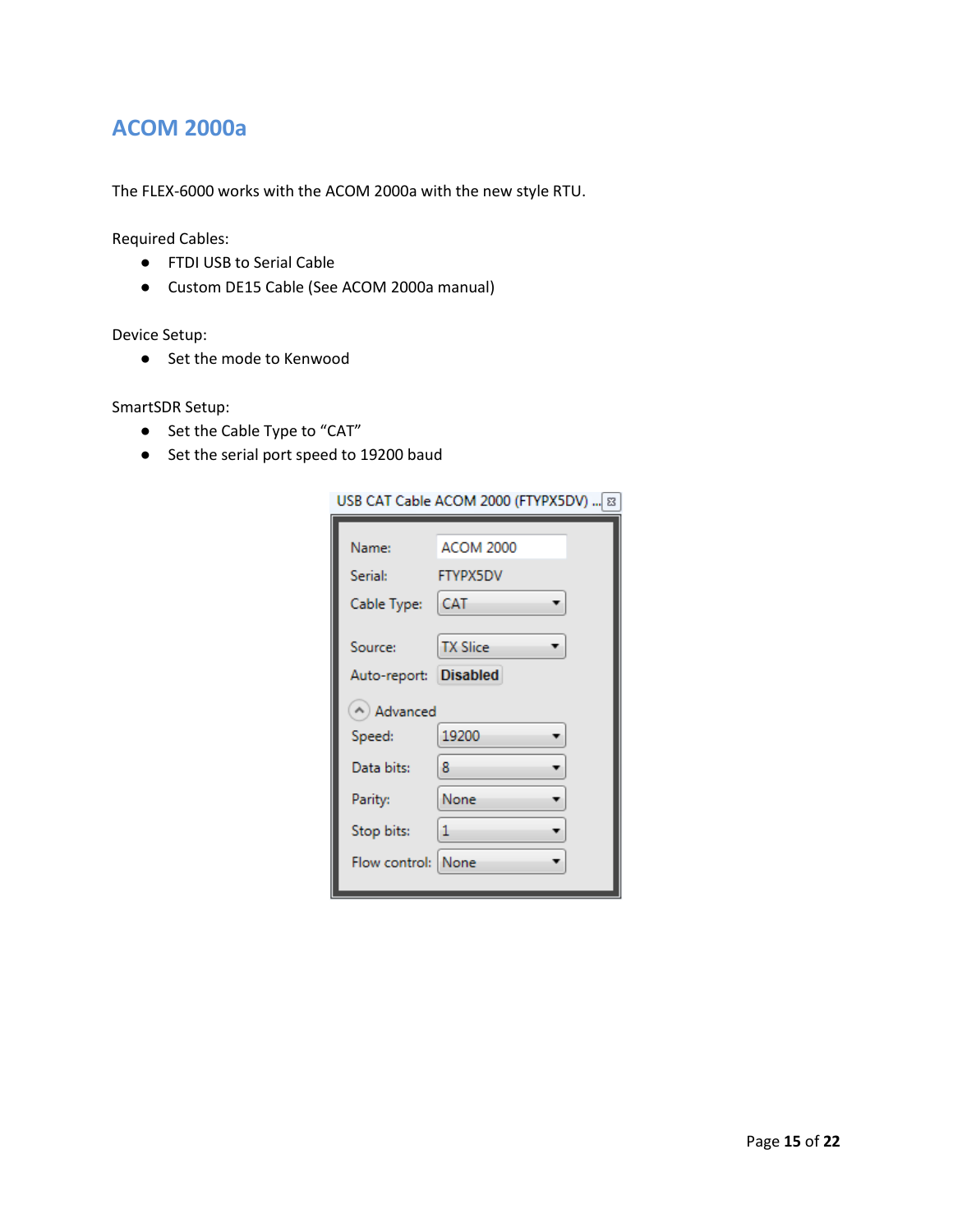#### <span id="page-16-0"></span>**SPE Amplifiers (2K-FA, 1.3K-FA, 1K-FA)**

SPE amplifiers can be interfaced with the FLEX-6000 series and communicate via CAT commands or Band Data. The CAT interface is recommended and is shown below.

Required Cables:

- FTDI USB to Serial Cable
- Custom DB9F to DE15M cable

The CAT port on the back panel of the SPE amplifiers is a DE15 male connector. Make sure to use this CAT port and not the AUX port on the back panel of the amplifier. The connection from the DB9M FTDI USB to serial cable to the DE15M CAT port on the SPE should be made in accordance to the "CAT 5V TTL Interface" or "CAT RS232 Interface" specification for the SPE amplifier, which depends on the voltage of the FTDI cable being used. Set the SPE amplifier mode to FLEX CAT. Set the com port parameters to 9600 baud, No parity, 8 bit, and 1 stop bit. Also, set SPE Amps drive power per band and power level to ensure that the amp is not overdriven.

| <b>SPE DE15M CAT Port (TTL)</b> | <b>FTDI</b> |
|---------------------------------|-------------|
| Pin 3 (TX TTL)                  | RxD         |
| Pin 4 (GND)                     | <b>GND</b>  |
| <b>PIN 10 (RX TTL)</b>          | TxD         |

| SPE DE15M CAT Port (RS232) | DB9M        |
|----------------------------|-------------|
| <b>PIN 9 (TX)</b>          | Pin 2 (RxD) |
| Pin 4 (GND)                | Pin 5 (GND) |
| Pin 1 (RX 232)             | Pin 3 (TxD) |

SmartSDR Setup:

● Set the Cable Type to "CAT"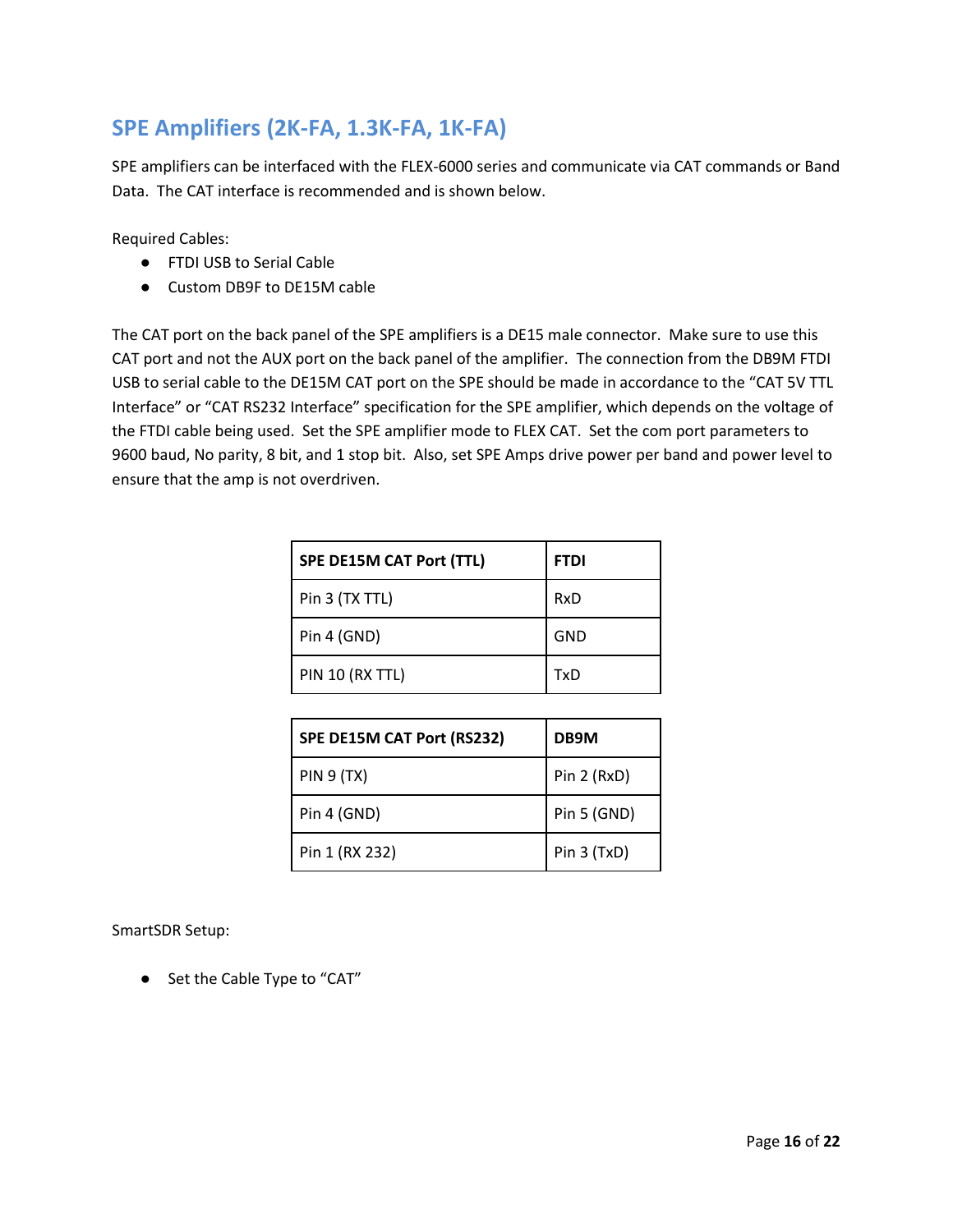#### <span id="page-17-0"></span>**Palstar AT-Auto Tuner / Kessler Engineering AT-Auto Tuner**

Note: This section does not describe the **Palstar HF-Auto** auto tuner. The **AT-Auto** auto tuner, previously manufactured by Palstar is now manufactured by Kessler Engineering.

Required Cable:

● FTDI USB to Serial Cable

Device Setup:

- Plug the serial cable into the "RS-232 DATA INPUT" port on the tuner
- Set the AT Auto CAT menu to Kenwood, no external tuner

- Set the Cable Type to "CAT"
- Set Auto-report to "Enabled"

| USB CAT Cable AT-Auto ANT 1 (FT9FV |                   |           |  |  |
|------------------------------------|-------------------|-----------|--|--|
| Name:                              | AT-Auto ANT 1     |           |  |  |
| <b>Serial:</b>                     | <b>FT9FVGRO</b>   |           |  |  |
| Cable Type:                        | <b>CAT</b>        | u         |  |  |
| Source:                            | <b>TX Antenna</b> | $\ddot{}$ |  |  |
|                                    | ANT <sub>1</sub>  | v         |  |  |
| Auto-report: Enabled               |                   |           |  |  |
| (A) Advanced                       |                   |           |  |  |
| Speed:                             | 9600              |           |  |  |
| Data bits:                         | 8                 | u         |  |  |
| Parity:                            | None              | $\ddot{}$ |  |  |
| Stop bits:                         | 1                 | U         |  |  |
| Flow control:   None               |                   | u         |  |  |
|                                    |                   |           |  |  |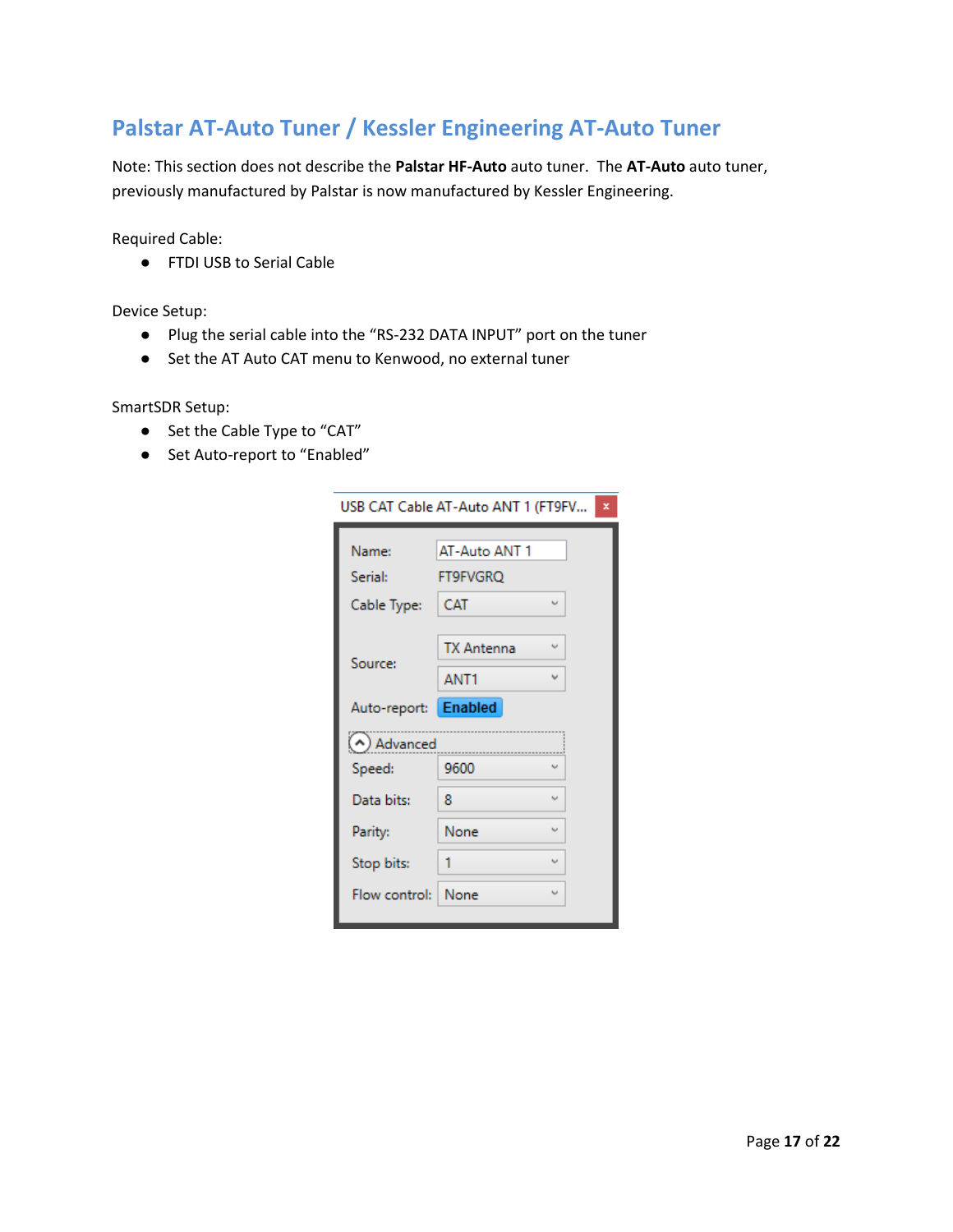#### <span id="page-18-0"></span>**Array Solutions BandMaster III**

Required Cable:

● FTDI C232HM (MPSSE)

Device Setup:

Connect the C232HM cable to the Bandmaster in the following way

| <b>Bandmaster</b>   | <b>C232HM MPSSE Cable</b> |
|---------------------|---------------------------|
| Pin 1 (Band Data A) | Pin 2 (Orange)            |
| Pin 6 (Band Data B) | Pin 3 (Yellow)            |
| Pin 8 (Band Data C) | Pin 4 (Green)             |
| Pin 4 (Band Data D) | Pin 5 (Brown)             |
| Pin 5 (Ground)      | Pin 10 (Black)            |

- Set the Cable Type to "BCD"
- Set the BCD type to "HF\_BCD"

| USB BCD Cable BandMaster ANT 2 (FT<br>× |                                     |        |  |
|-----------------------------------------|-------------------------------------|--------|--|
| Name:<br><b>Serial:</b>                 | <b>BandMaster ANT 2</b><br>FTYI6YK6 |        |  |
| Cable Type:                             | <b>BCD</b>                          | $\sim$ |  |
| Source:                                 | <b>TX Antenna</b>                   | فسا    |  |
|                                         | ANT <sub>2</sub>                    |        |  |
| Type:                                   | HF BCD                              |        |  |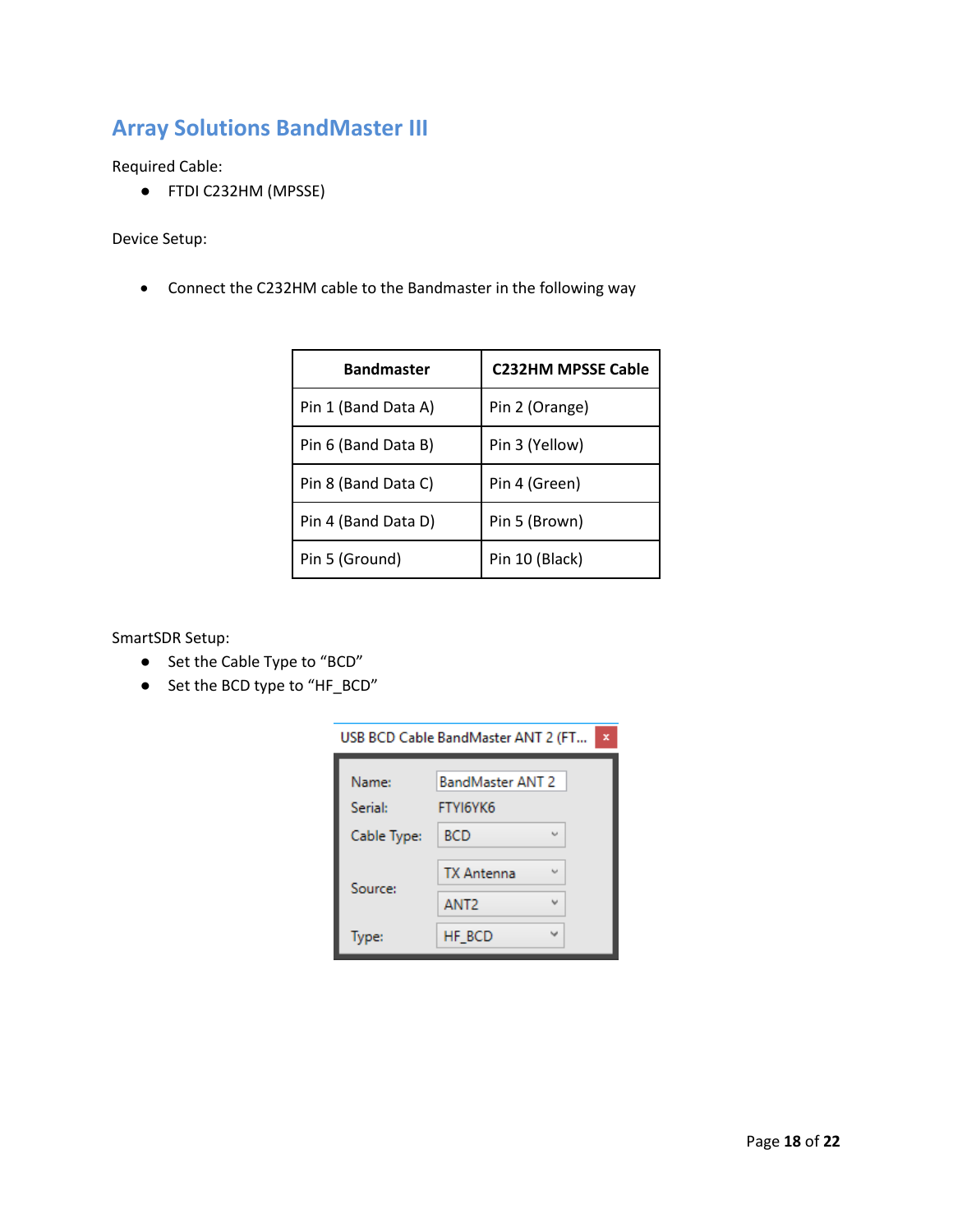#### <span id="page-19-0"></span>**DEMI LDPA**

The 2m/4m DEMI LDPA is supported on the FLEX-6000 with a pre-configured cable type that is designed to work out of the box [\(http://www.downeastmicrowave.com/product-p/2mldpa.htm\)](http://www.downeastmicrowave.com/product-p/2mldpa.htm)

Required Cable:

● "Remote Option" USB cable provided by Down East Microwave

Device Setup:

None

- Make sure the Cable Type is set as "LDPA"
- Select the correct band for the cable (2m or 4m)

| USB LDPA Cable LDPA Cable (FTYPX5DV   83 |  |  |
|------------------------------------------|--|--|
| LDPA Cable                               |  |  |
| <b>FTYPX5DV</b>                          |  |  |
| LDPA                                     |  |  |
| 2 <sub>m</sub>                           |  |  |
| <b>Disabled</b>                          |  |  |
|                                          |  |  |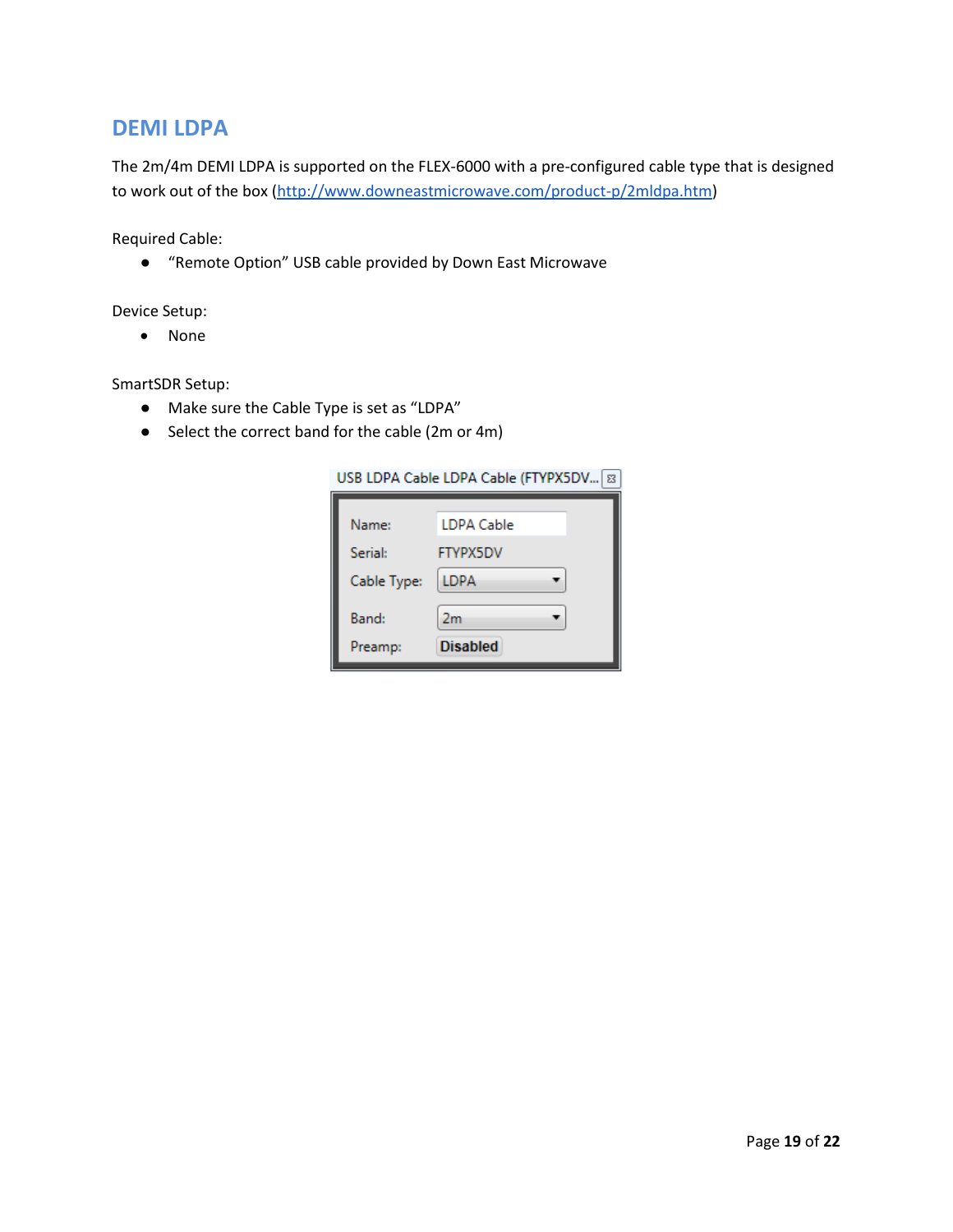#### <span id="page-20-0"></span>**Transverters**

The USB interface can be used to key transverters using the BIT cable type. You will be able to key your transverter only when the specified band or frequency range is being used by the selected source.

Required Cables:

● FTDI C232HM (MPSSE)

SmartSDR Setup:

- Make sure the Cable Type is set to "BIT"
- Each wire on the C232HM cable can be set to key the transverter by setting the PTT to "PTT On" for the given pin
- In the following example the first three wires on the C232HM have been mapped to key different bands. The orange wire is 2m, yellow wire is 222, and the green wire is 902.

| USB Bit Cable Transverter PTT (FTYPX5DV) Edit<br>$\boldsymbol{\Xi}$ |                    |                                             |                                            |                     |                                         |
|---------------------------------------------------------------------|--------------------|---------------------------------------------|--------------------------------------------|---------------------|-----------------------------------------|
| Name: Transverter PTT                                               |                    |                                             | Cable Type: Bit<br>Serial Number: FTYPX5DV | ۰                   |                                         |
| Pin                                                                 | Polarity           | Source                                      | Trigger                                    |                     | PTT, Delay (ms)                         |
| 0: Enabled                                                          | <b>Active Low</b>  | $\bar{\mathbf{v}}$<br><b>TX Slice</b>       | Band<br>۰                                  | $\overline{2}$<br>۰ | PTT On<br>PTT:<br>TX:<br>0<br>0         |
| $1:$ Enabled                                                        | <b>Active Low</b>  | <b>TX Slice</b><br>۰                        | Band<br>۰                                  | 222<br>۰            | PTT On<br>PTT:<br>TX:<br>0<br>0         |
| 2: Enabled                                                          | <b>Active Low</b>  | <b>TX Slice</b><br>$\cdot$                  | Band<br>۰                                  | 902<br>۰            | PTT On<br>PTT:<br>TX:<br>0<br>0         |
| 3: Disabled                                                         | <b>Active High</b> | <b>TX Slice</b><br>۰                        | Band<br>۰                                  | 20<br>۰             | PTT Off<br>PTT:<br>0<br>TX:<br>0        |
| 4: Disabled                                                         | <b>Active High</b> | <b>TX Slice</b><br>$\overline{\phantom{a}}$ | ۰<br>Band                                  | 20<br>,             | <b>PTT Off</b><br>PTT:<br>0<br>TX:<br>0 |
| 5: Disabled                                                         | <b>Active High</b> | <b>TX Slice</b><br>$\bar{\phantom{a}}$      | Band<br>۰                                  | 20<br>۰             | <b>PTT Off</b><br>0<br>PTT:<br>TX:<br>0 |
| 6: Disabled                                                         | <b>Active High</b> | <b>TX Slice</b><br>۰                        | $\overline{\phantom{a}}$<br>Band           | 20<br>۰             | PTT Off<br>PTT:<br>0<br>TX:<br>260      |
| 7: Disabled                                                         | <b>Active High</b> | <b>TX Slice</b><br>۰                        | Band<br>۰                                  | 20<br>۰             | PTT Off<br>PTT:<br>TX:<br>0<br>0        |